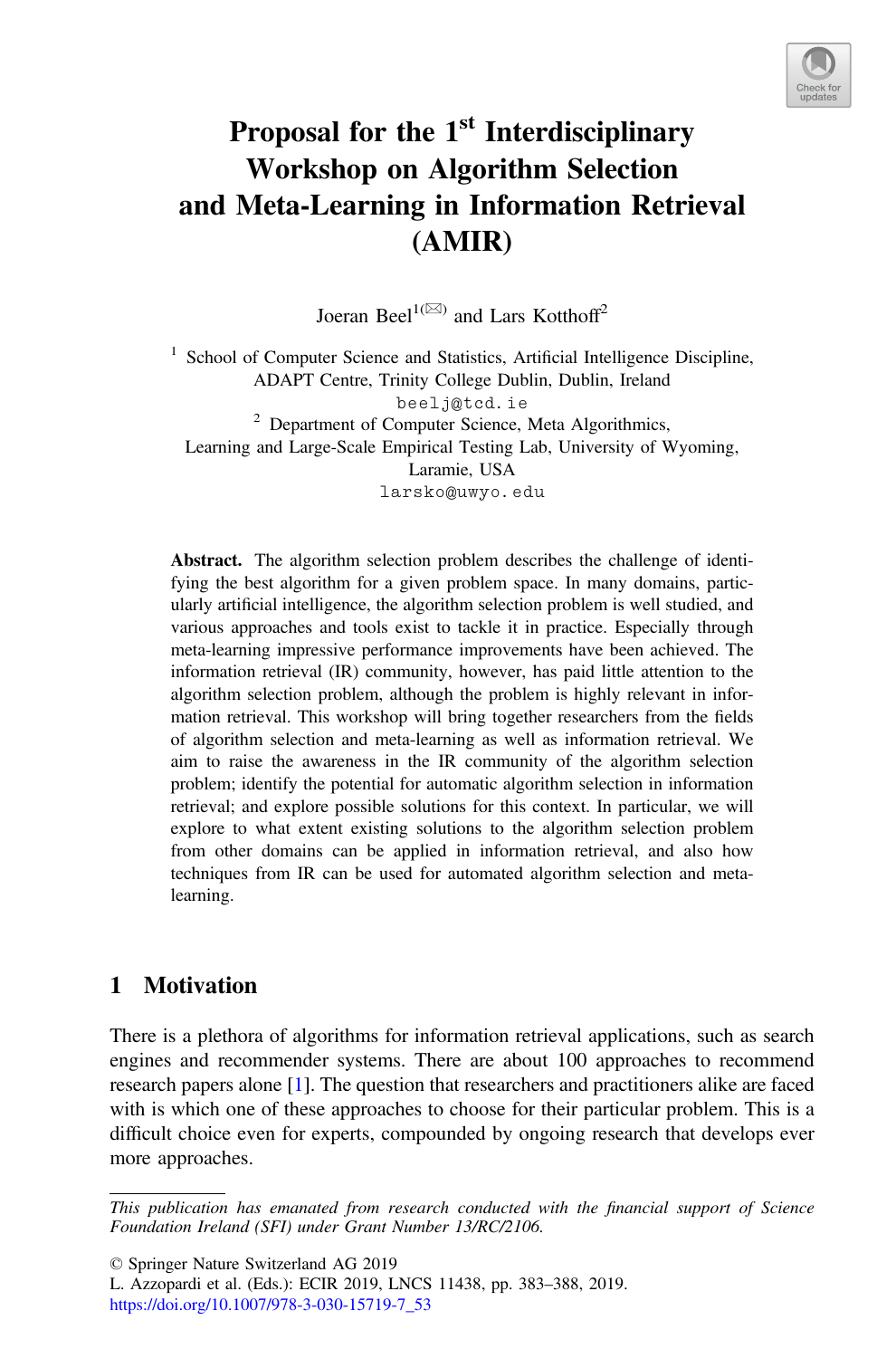The challenge of identifying the best algorithm for a given application is not new. The so-called "algorithm selection problem" was first mentioned in the 1970s [[2\]](#page-4-0) and has attracted significant attention in various disciplines since then. Particularly in artificial intelligence, impressive performance achievements have been enabled by algorithm selection systems. A prominent example is the SATzilla system [\[3](#page-4-0)].

More generally, algorithm selection is an example of meta-learning, where the experience gained from solving problems informs how to solve future problems. Metalearning and automating modelling processes has gained significant traction in the machine learning community, in particular with so-called AutoML approaches that automate the entire machine learning and data mining process from ingesting the data to making predictions. An example of such a system is Auto-WEKA [\[4](#page-4-0)]. There have also been multiple competitions  $[5, 6]$  $[5, 6]$  $[5, 6]$  $[5, 6]$  and workshops, symposia and tutorials  $[7-11]$  $[7-11]$  $[7-11]$  $[7-11]$ , including a Dagstuhl seminar [[8\]](#page-4-0). The OpenML platform was developed to facilitate the exchange of data and machine learning models to enable research into metalearning [[12\]](#page-4-0).

Despite the significance of the algorithm selection problem and notable advances in solving it in many domains, the information retrieval community has paid little attention to it. There are a few papers that investigate the algorithm selection problem in the context of information retrieval, for example in the field of recommender systems [[13](#page-4-0)–[21\]](#page-5-0). However, the number of researchers interested in this topic is limited, and results so far have been not as impressive as in other domains.

There is potential for applying IR techniques in meta-learning as well. The algorithm selection problem can be seen as a traditional information retrieval task, i.e. the task of identifying the most relevant item (an algorithm) from a large corpus (thousands of potential algorithms and parameters) for a given information need (e.g. classifying photos or making recommendations). We see great potential for the information retrieval community contributing to solving the algorithm selection problem.

## 2 Objectives, Outcomes and Vision for the Workshop

We propose the 1st Interdisciplinary Workshop on Algorithm Selection and Meta-Learning in Information Retrieval  $(AMIR)^1$ . We aim at achieving the following goals:

- Raise awareness in the information retrieval community of the algorithm selection problem.
- Identify the potential for automated algorithm selection and meta learning in IR applications.
- Familiarize the IR community with algorithm selection and meta-learning tools and research that has been published in related disciplines such as machine learning.
- Find solutions to address and solve the algorithm selection problem in IR.

The expected outcome is a workshop proceedings book, which we aim to publish at [http://www.ceur-ws.org/.](http://www.ceur-ws.org/) Our vision is to establish a regular workshop at ECIR or

<sup>1</sup> <http://amir-workshop.org/>.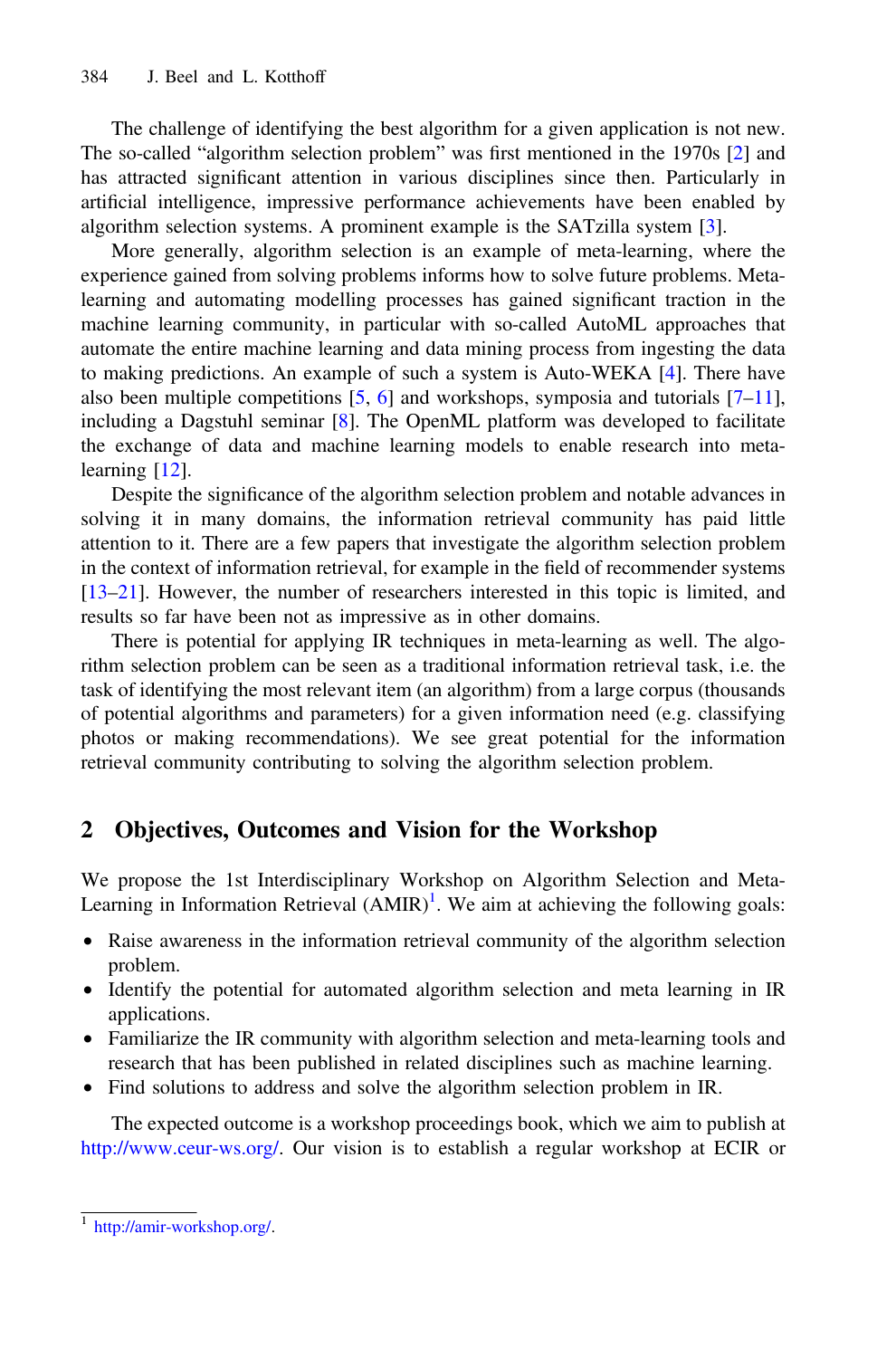related venues (e.g. SIGIR, UMAP, RecSys) and eventually – in the long run – solve the algorithm selection problem in information retrieval. We hope to stimulate collaborations between researchers in IR and meta-learning through presentations and discussions at the workshop, which will ultimately lead to joint publications and research proposals.

# 3 Topical Outline

We will explore (a) how existing solutions for algorithm selection and meta-learning can be applied to identify the best algorithm for a given information retrieval problem and (b) how information retrieval techniques may be applied to solve the algorithm selection problem in IR and other domains.

More precisely, topics relevant for the workshop are

- Automated Machine Learning
- Algorithm Selection
- Algorithm Configuration
- Meta-Learning
- Hyper-Parameter Optimization
- Evaluation Methods and Metrics
- Benchmarking
- Meta Heuristics
- Learning to Learn
- Recommender Systems for Algorithms
- Algorithm Selection as User Modeling Task
- Search Engines for Algorithms
- Neural Network Search

## 4 Planned Format and Structure

We envision a half-day workshop with the following submission types.

- Research Papers, Position Papers, Case Studies (6 or 12 pages, LNCS format) with 5–15 min presentations at the Workshop
- Posters, Demonstrations, Nectar<sup>2</sup>, Datasets (4 pages, LNCS format) with a 1-2 min teaser presentation, and a poster session.

The tentative schedule is as follows.

- 9:00 Welcome and
- 9:10 Keynote Talk
- 9:45 Poster Pitches
- 10:00 Coffee Break and Posters
- 10:30 Paper Presentations
- 12:00 Lunch, Outlook, Discussion

<sup>&</sup>lt;sup>2</sup> A Nectar track allows well known researchers to present a summary of their recent work relating to the workshop topic. Compare <http://www.ecmlpkdd2018.org/nectar-track/>.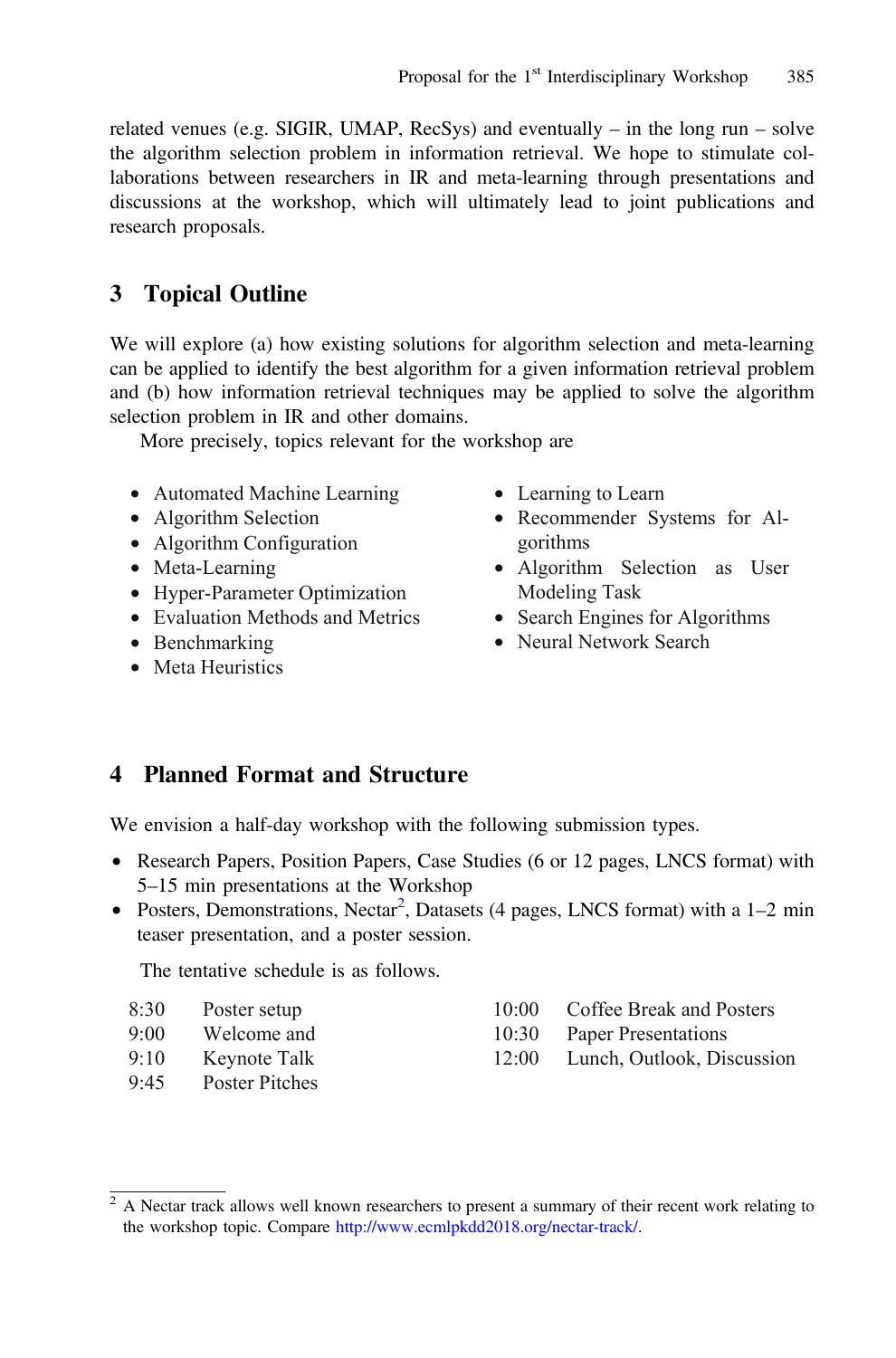Depending on the number of submissions, part of the paper session may be replaced by a panel discussion with experts from IR and machine learning to discuss the algorithm selection problem in the context of information retrieval in depth.

## 5 Expected Audience and Attendees

Workshops on the algorithm selection problem in the field of machine learning attracted significant attention. For instance, the Meta-Learning and Algorithm Selection Workshop at ECMLPKDD in 2015 resulted in 15 publications [\[9](#page-4-0)]. The Workshop on Meta-Learning (MetaLearn 2017) at NIPPS resulted in 29 publications, including posters [[10\]](#page-4-0). Given that the algorithm selection problem is less known in the IR community, we expect around 5 publications (short and full paper) plus a few posters.

We are confident to receive a significant number of manuscripts and expect a high number of attendees as the algorithm selection problem is relevant for everyone in information retrieval, particularly for everyone who wants to deploy a real-world system. It is an easy-to-understand problem that every researcher has faced himself/herself; and has attracted a lot of attention in other communities already.

## 6 Organizers

#### 6.1 Joeran Beel

Joeran Beel<sup>3</sup> is Assistant Professor in Intelligent Systems at the School of Computer Science and Statistics at Trinity College Dublin. He is also affiliated with the ADAPT Centre, an interdisciplinary research center that cooperates with industry partners including Google, Deutsche Bank, and Huawei. Joeran is further a Visiting Professor at the National Institute of Informatics in Tokyo. His research focuses on information retrieval, recommender systems, user modeling and machine learning. He has developed novel algorithms in these fields and conducted research on the question of how to evaluate information retrieval systems. Joeran is serving as general co-chair of the 26th Irish Conference on Artificial Intelligence and Cognitive Science and served on program committees for major information retrieval venues including SIGIR, ECIR, UMAP, RecSys, and ACM TOIS.

#### 6.2 Lars Kotthoff

Lars Kotthoff<sup>4</sup> is Assistant Professor at the University of Wyoming. He leads the Meta-Algorithmics, Learning and Large-scale Empirical Testing (MALLET) lab and has acquired more than \$400 K in external funding to date. Lars is also the PI for the Artificially Intelligent Manufacturing center (AIM) at the University of Wyoming. He co-organized multiple workshops on meta-learning and automatic machine learning

<sup>3</sup> <https://www.scss.tcd.ie/joeran.beel/>.

 $4 \text{ http://www.cs.uwyo.edu/~larsko/}.$  $4 \text{ http://www.cs.uwyo.edu/~larsko/}.$  $4 \text{ http://www.cs.uwyo.edu/~larsko/}.$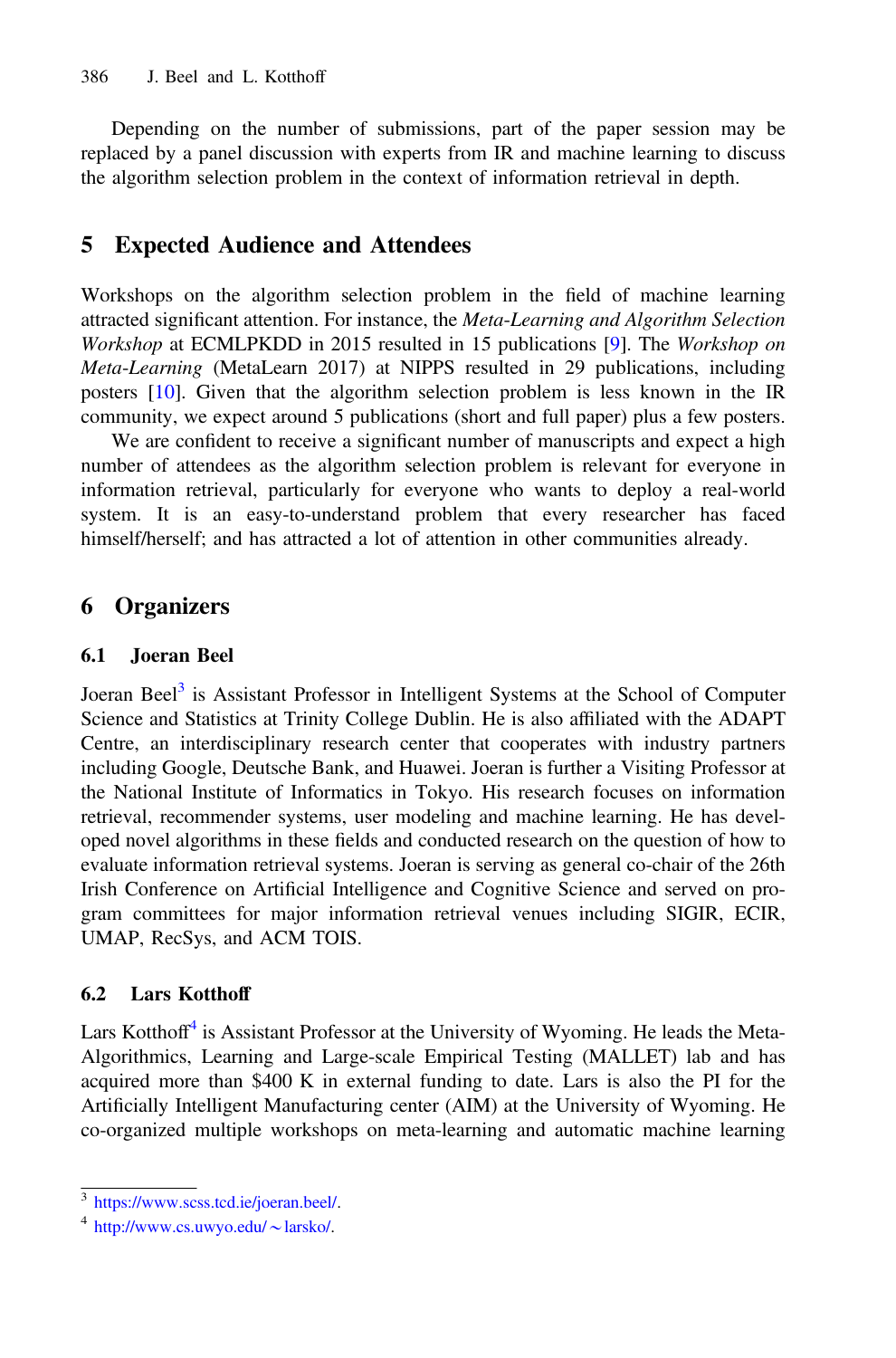<span id="page-4-0"></span>(e.g. [9]) and the Algorithm Selection Competition Series [5]. He was workshop and masterclass chair at the CPAIOR 2014 conference and organized the ACP summer school on constraint programming in 2018. His research combines artificial intelligence and machine learning to build robust systems with state-of-the-art performance. Lars' more than 60 publications have garnered  $\sim 800$  citations and his research has been supported by funding agencies and industry in various countries.

#### **References**

- 1. Beel, J., Gipp, B., Langer, S., Breitinger, C.: Research paper recommender systems: a literature survey. Int. J. Digit. Libr. 305–338 (2016)
- 2. Rice, J.R.: The algorithm selection problem (1975)
- 3. Xu, L., Hutter, F., Hoos, H.H., Leyton-Brown, K.: SATzilla: portfolio-based algorithm selection for SAT. J. Artif. Intell. Res. 32, 565–606 (2008)
- 4. Kotthoff, L., Thornton, C., Hoos, H.H., Hutter, F., Leyton-Brown, K.: Auto-WEKA 2.0: automatic model selection and hyperparameter optimization in WEKA. J. Mach. Learn. Res. 18, 826–830 (2017)
- 5. Lindauer, M., van Rijn, J.N., Kotthoff, L.: The algorithm selection competition series 2015- 17. arXiv preprint [arXiv:1805.01214](http://arxiv.org/abs/1805.01214) (2018)
- 6. Tu, W.-W.: The 3rd AutoML challenge: AutoML for lifelong machine learning. In: NIPS 2018 Challenge (2018)
- 7. Brazdil, P.: Metalearning and algorithm selection. In: 21st European Conference on Artificial Intelligence (ECAI) (2014)
- 8. Hoos, H.H., Neumann, F., Trautmann, H.: Automated algorithm selection and configuration. Report from Dagstuhl Seminar 16412, vol. 6 (2016)
- 9. Vanschoren, J., Brazdil, P., Giraud-Carrier, C., Kotthoff, L.: Meta-learning and algorithm selection workshop at ECMLPKDD. In: CEUR Workshop Proceedings (2015)
- 10. Calandra, R., Hutter, F., Larochelle, H., Levine, S.: Workshop on meta-learning (MetaLearn 2017) @NIPS (2017). <http://metalearning.ml>
- 11. Miikkulainen, R., Le, Q., Stanley, K., Fernando, C.: Metalearning symposium @NIPS (2017). <http://metalearning-symposium.ml>
- 12. Vanschoren, J., Van Rijn, J.N., Bischl, B., Torgo, L.: OpenML: networked science in machine learning. ACM SIGKDD Explor. Newsl. 15, 49–60 (2014)
- 13. Ahsan, M., Ngo-Ye, L.: A Conceptual model of recommender system for algorithm selection. In: AMCIS 2005 Proceedings, p. 122 (2005)
- 14. Collins, A., Tkaczyk, D., Beel, J.: A novel approach to recommendation algorithm selection using meta-learning. In: Proceedings of the 26th Irish Conference on Artificial Intelligence and Cognitive Science (AICS), CEUR-WS, pp. 210–219 (2018)
- 15. Cunha, T., Soares, C., de Carvalho, A.C.: Metalearning and recommender systems: a literature review and empirical study on the algorithm selection problem for collaborative filtering. Inf. Sci. 423, 128–144 (2018)
- 16. Cunha, T., Soares, C., de Carvalho, A.C.: CF4CF: recommending collaborative filtering algorithms using collaborative filtering. arXiv preprint [arXiv:1803.02250](http://arxiv.org/abs/1803.02250) (2018)
- 17. Cunha, T., Soares, C., de Carvalho, A.C.P.L.F.: Selecting collaborative filtering algorithms using metalearning. In: Frasconi, P., Landwehr, N., Manco, G., Vreeken, J. (eds.) ECML PKDD 2016. LNCS (LNAI), vol. 9852, pp. 393–409. Springer, Cham (2016). [https://](http://dx.doi.org/10.1007/978-3-319-46227-1_25) [doi.org/10.1007/978-3-319-46227-1\\_25](http://dx.doi.org/10.1007/978-3-319-46227-1_25)